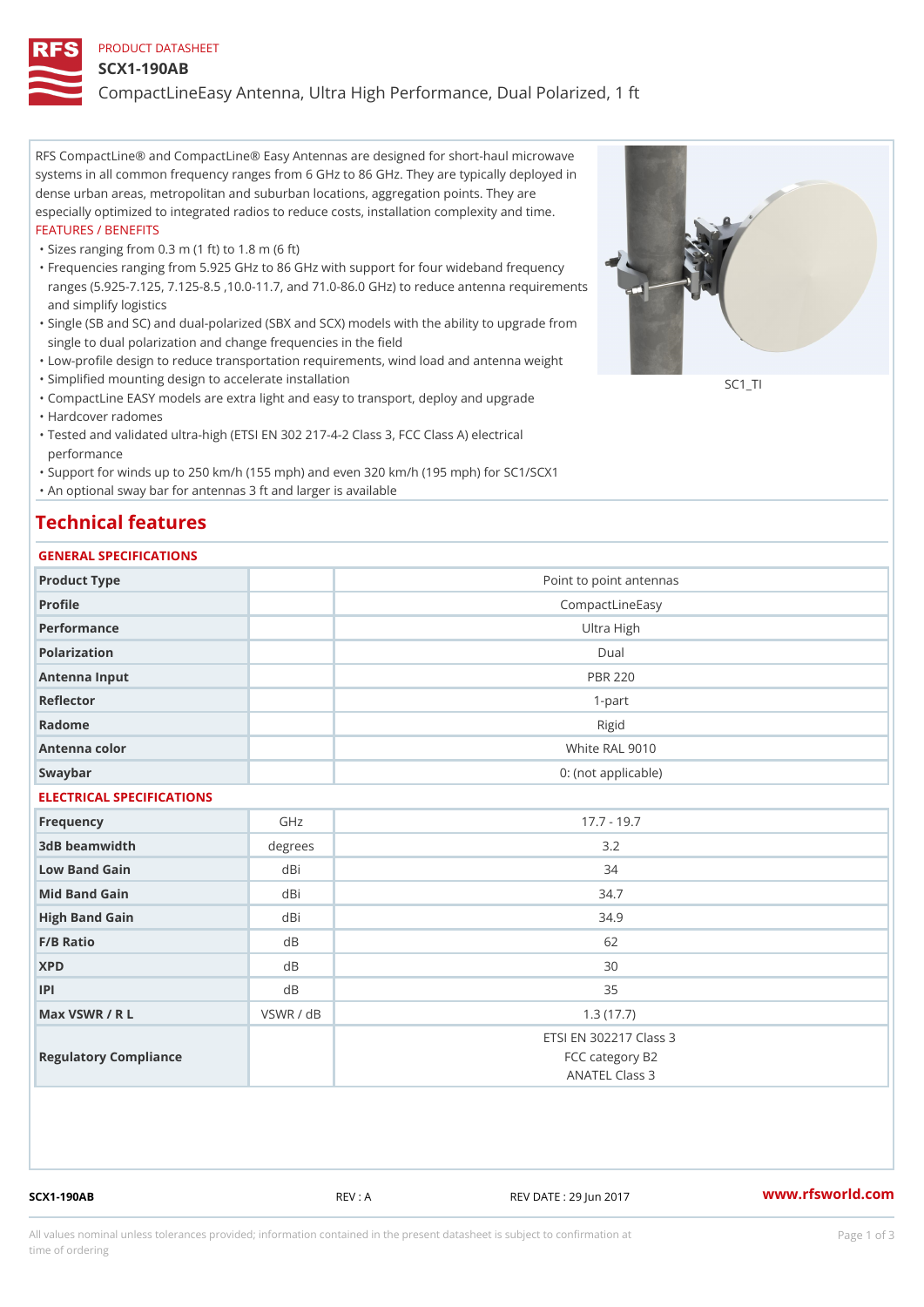# PRODUCT DATASHEET

### SCX1-190AB

CompactLineEasy Antenna, Ultra High Performance, Dual Polarized, 1 ft

| REV : A      | www.rfsworld.co<br>REV DATE : 29 Jun 2017                                                                                                                                                                             |  |
|--------------|-----------------------------------------------------------------------------------------------------------------------------------------------------------------------------------------------------------------------|--|
|              |                                                                                                                                                                                                                       |  |
| 230 (170)    | Forces 1ft SC                                                                                                                                                                                                         |  |
| 715 (161)    |                                                                                                                                                                                                                       |  |
| 354(80)      |                                                                                                                                                                                                                       |  |
|              |                                                                                                                                                                                                                       |  |
| 40(1.6)      |                                                                                                                                                                                                                       |  |
| 46(1.8)      |                                                                                                                                                                                                                       |  |
| 283 (11.1)   | Outline_1ft_CompactLineEasy                                                                                                                                                                                           |  |
| 270.5(10.65) |                                                                                                                                                                                                                       |  |
| 250(9.8)     |                                                                                                                                                                                                                       |  |
| 165(6.5)     |                                                                                                                                                                                                                       |  |
| 187(7.4)     |                                                                                                                                                                                                                       |  |
| 387 (15.2)   |                                                                                                                                                                                                                       |  |
|              |                                                                                                                                                                                                                       |  |
|              | 0: (not applicable)                                                                                                                                                                                                   |  |
|              |                                                                                                                                                                                                                       |  |
| $km/h$ (mph) | 252 (156)                                                                                                                                                                                                             |  |
|              | 320 (198)                                                                                                                                                                                                             |  |
| $mm$ (in)    | 114(4.5)<br>5(11.02)                                                                                                                                                                                                  |  |
| $mm$ (in)    | 48 (1.9)                                                                                                                                                                                                              |  |
|              | ± 5                                                                                                                                                                                                                   |  |
|              | ± 15                                                                                                                                                                                                                  |  |
|              | ± 15                                                                                                                                                                                                                  |  |
| ft $(m)$     | 1(0.3)                                                                                                                                                                                                                |  |
|              | degrees<br>$degree$ :<br>Polarization Adjustment<br>degrees<br>Mounting Pipe Diameter<br>Mounting Pipe Diameter<br>kg (lb)<br>$km/h$ (mph)<br>Operational Windspeed<br>FURTHER ACCESSORIES<br>External Document Links |  |

All values nominal unless tolerances provided; information contained in the present datasheet is subject to Pcapgelio an atio time of ordering